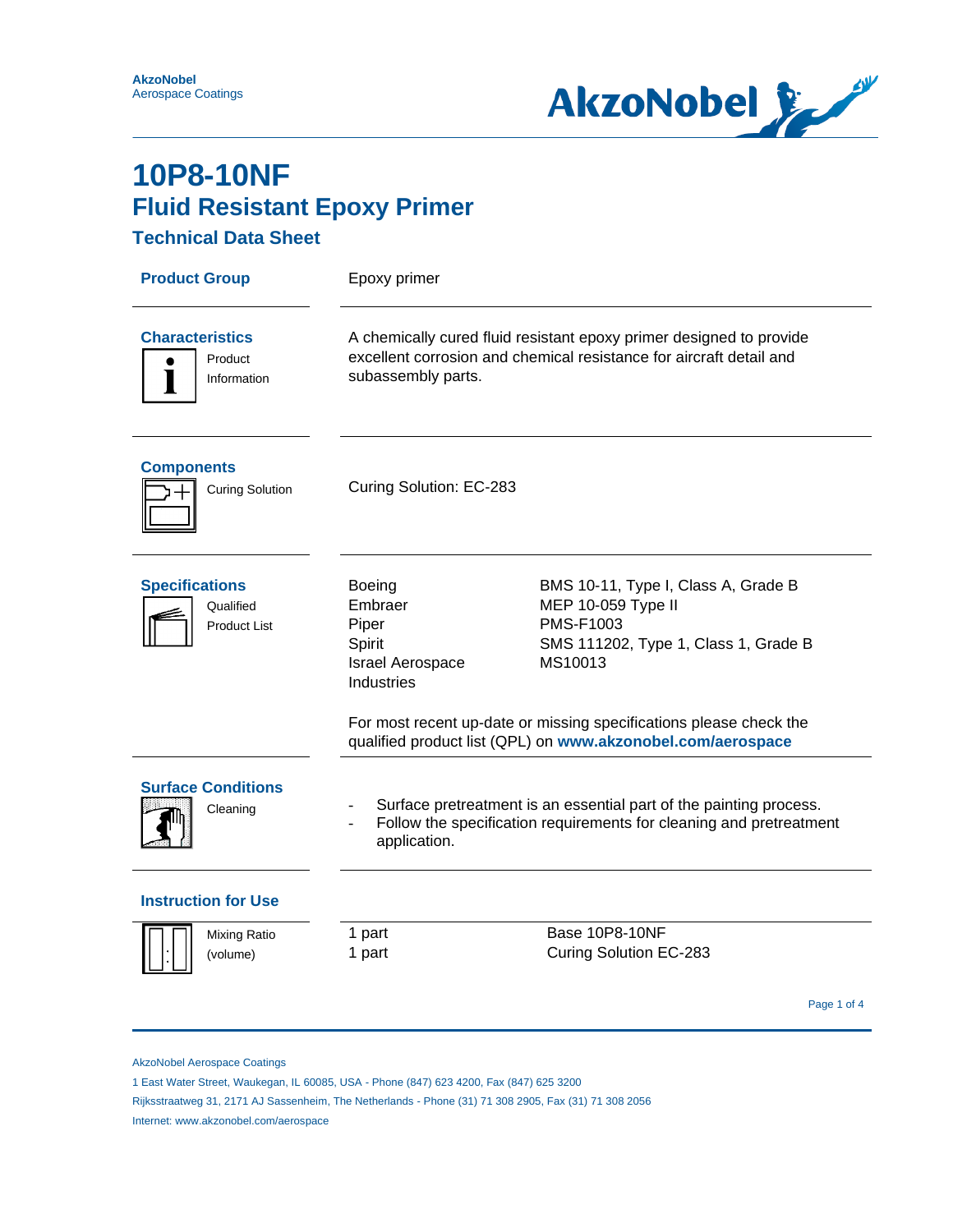

|                                                          | curing solution.<br>Stir the catalyzed mixture thoroughly.                                                                                                                                                                                                                                                                                                                        | Stir or Shake until all pigment is uniformly dispersed before adding                                                                                 |
|----------------------------------------------------------|-----------------------------------------------------------------------------------------------------------------------------------------------------------------------------------------------------------------------------------------------------------------------------------------------------------------------------------------------------------------------------------|------------------------------------------------------------------------------------------------------------------------------------------------------|
| <b>Induction Time</b>                                    | None                                                                                                                                                                                                                                                                                                                                                                              |                                                                                                                                                      |
| Initial Spraying<br>Viscosity<br>(25°C/77°F)             | $40 - 55$ seconds ISO-Cup #3<br>17 ± 2 seconds Zahn Cup #2<br>$24 \pm 4$ seconds Ford #4                                                                                                                                                                                                                                                                                          |                                                                                                                                                      |
| Note                                                     | certification documentation available on request.                                                                                                                                                                                                                                                                                                                                 | Viscosity measurements are provided as guidelines only and are not to be<br>used as quality control parameters. Certified information is provided by |
| Pot life<br>(25°C/77°F)                                  | 8 hours.                                                                                                                                                                                                                                                                                                                                                                          |                                                                                                                                                      |
| Dry Film<br>$\mathbf{l}$ µm<br><b>Thickness</b><br>(DFT) | 12.7 – 17.8 micron ( $\mu$ m)<br>$0.5 - 0.7$ mils                                                                                                                                                                                                                                                                                                                                 |                                                                                                                                                      |
| <b>Application</b><br><b>Recommendations</b>             |                                                                                                                                                                                                                                                                                                                                                                                   |                                                                                                                                                      |
| Conditions                                               | Temperature:<br><b>Relative Humidity:</b>                                                                                                                                                                                                                                                                                                                                         | $15 - 35^{\circ}$ C<br>$59 - 95^{\circ}F$<br>$35 - 75%$                                                                                              |
| Note                                                     | The quality of the application of all coatings will be influenced by the spray<br>equipment chosen and the temperature, humidity, and air flow of the paint<br>application area. When applying the product for the first time, it is<br>recommended that test panels be prepared in order to identify the best<br>equipment settings to be used in optimizing the performance and |                                                                                                                                                      |
|                                                          |                                                                                                                                                                                                                                                                                                                                                                                   | Page 2 of 4                                                                                                                                          |

AkzoNobel Aerospace Coatings

Internet: www.akzonobel.com/aerospace

<sup>1</sup> East Water Street, Waukegan, IL 60085, USA - Phone (847) 623 4200, Fax (847) 625 3200

Rijksstraatweg 31, 2171 AJ Sassenheim, The Netherlands - Phone (31) 71 308 2905, Fax (31) 71 308 2056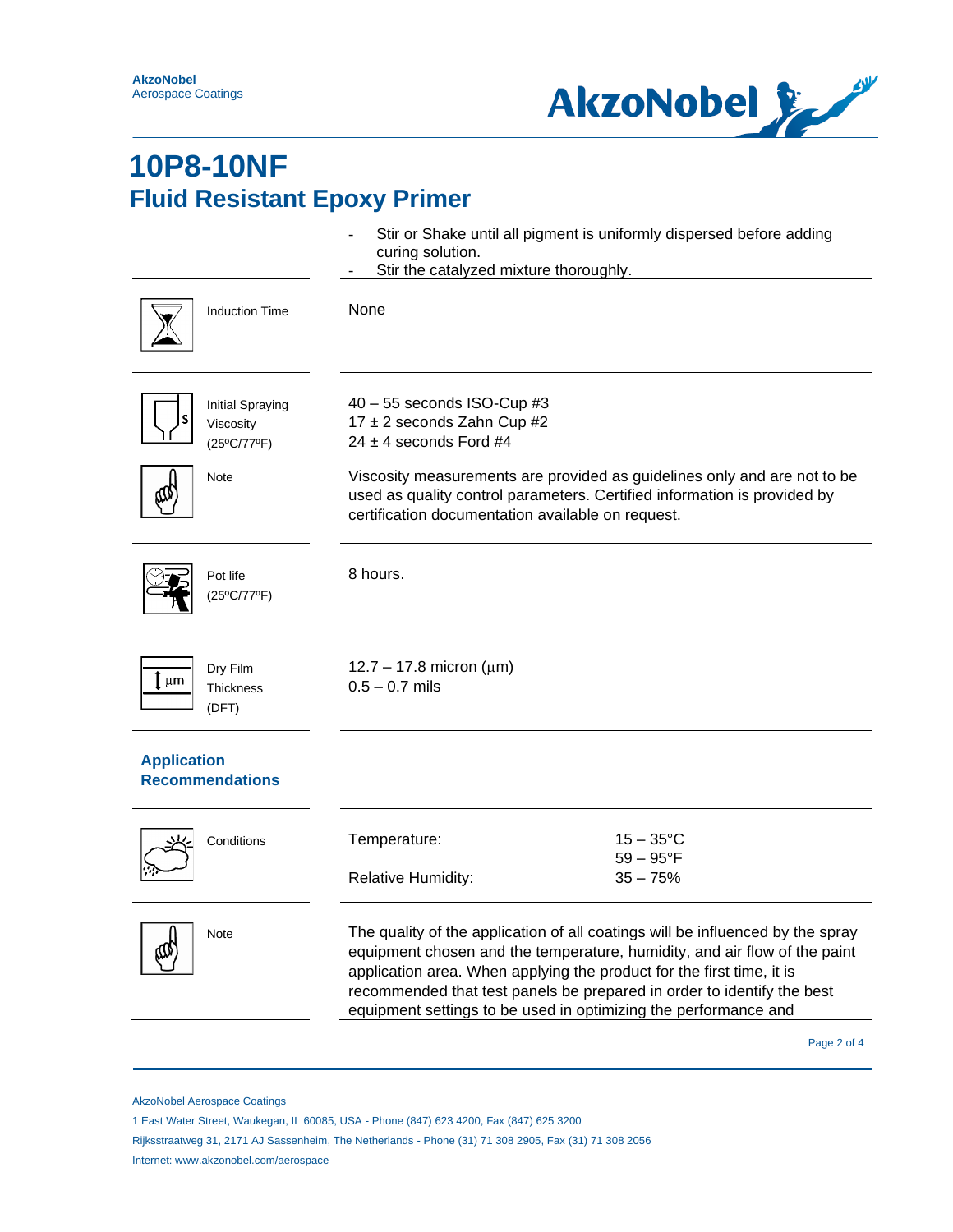

|                                                                                | appearance of the coating.                                          |                                                                                                                                                      |  |
|--------------------------------------------------------------------------------|---------------------------------------------------------------------|------------------------------------------------------------------------------------------------------------------------------------------------------|--|
| Equipment                                                                      | Air<br><b>HVLP</b><br><b>High Pressure</b><br>Airless Electrostatic | $1.2 - 1.4$ mm nozzle orifice<br>$1.2 - 1.4$ mm nozzle orifice<br>$0.23 - 0.28$ mm nozzle orifice                                                    |  |
| Number of<br>Coats                                                             | Spray a single uniform wet coat to recommended dry film thickness.  |                                                                                                                                                      |  |
| Cleaning of<br>Equipment                                                       | <b>MEK</b>                                                          |                                                                                                                                                      |  |
| <b>Physical Properties</b>                                                     |                                                                     |                                                                                                                                                      |  |
| Drying Times<br>(25 +/- 2°C / 77<br>$+/- 2$ <sup>o</sup> F, 55 $+/-$<br>5% RH) | Dust-free<br>Tack free<br>Dry to topcoat<br>Dry through             | 15 minutes<br>30 minutes<br>2 hours<br>4 hours                                                                                                       |  |
| $M^2$<br>Theoretical<br>Coverage                                               |                                                                     | 8.6 $m^2$ per liter ready to apply at 25 $\mu$ m dry film thickness<br>0.01 ft <sup>2</sup> per US gallon ready to apply at 1 mil dry film thickness |  |
| Dry Film Weight<br>µm                                                          | 47.8 g/m <sup>2</sup> /25 micron<br>0.01 lbs/ft <sup>2</sup> /1 mil |                                                                                                                                                      |  |
| Volatile Organic<br>/OC<br>Compounds                                           | 350 g/l (per US calculations)<br>Max. 2.9 lb/gal                    |                                                                                                                                                      |  |
|                                                                                |                                                                     | Page 3 of 4                                                                                                                                          |  |

AkzoNobel Aerospace Coatings

- Rijksstraatweg 31, 2171 AJ Sassenheim, The Netherlands Phone (31) 71 308 2905, Fax (31) 71 308 2056
- Internet: www.akzonobel.com/aerospace

<sup>1</sup> East Water Street, Waukegan, IL 60085, USA - Phone (847) 623 4200, Fax (847) 625 3200